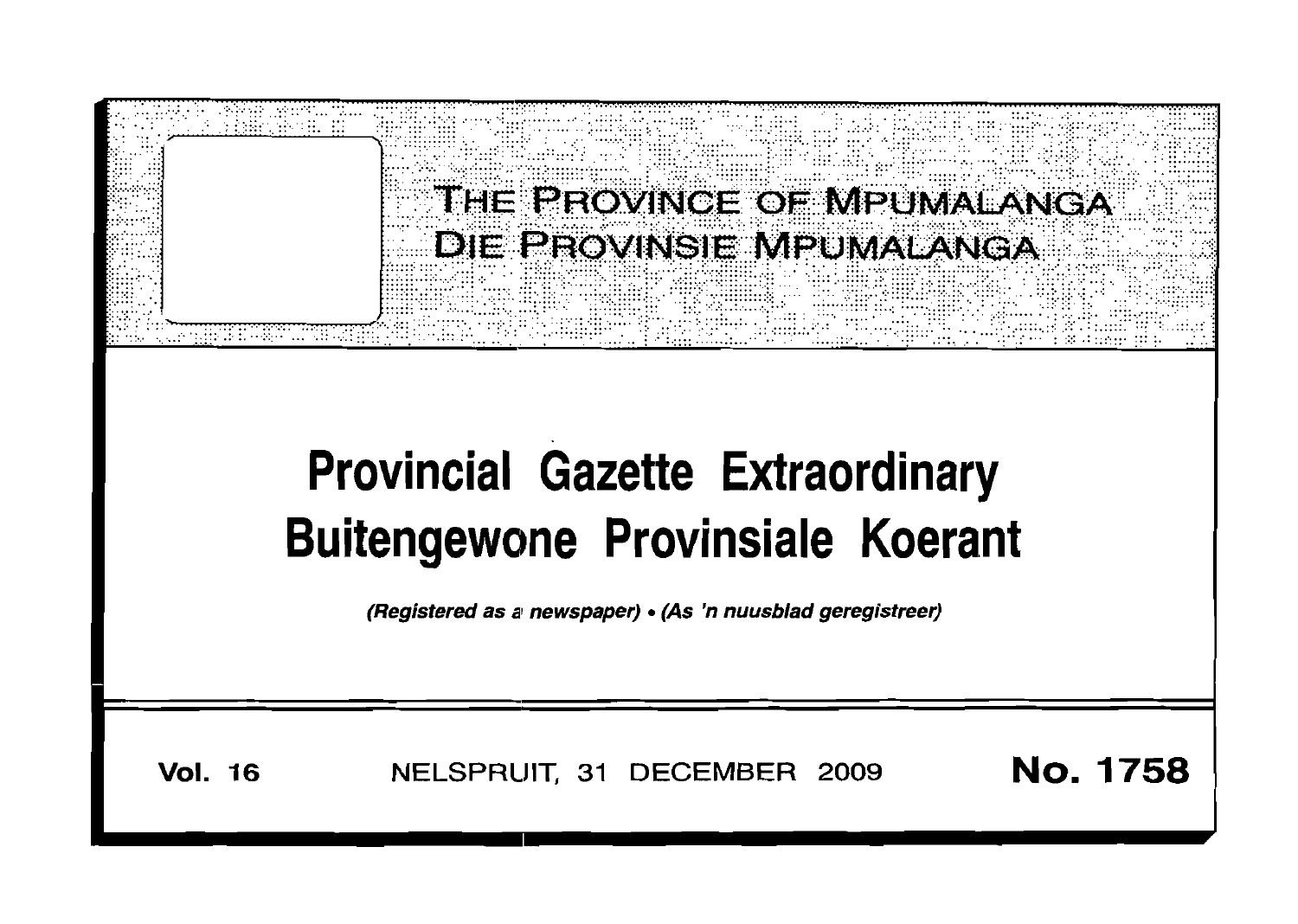### IMPORTANT NOTICE

The Government Printing Works will not be held responsible for faxed documents not received due to errors on the fax machine or faxes received which are unclear or incomplete. Please be advised that an "OK" slip, received from a fax machine, will not be accepted as proof that documents were received by the GPW for printing. If documents are faxed to the GPW it will be the sender's responsibility to phone and confirm that the documents were received in good order.

Furthermore the Government Printing Works will also not be held responsible for cancellations and amendments which have not been done on original documents received from clients.

## CONTENTS • INHOUD

Page Gazette No. No.

#### PROCLAMATION

1 Mpumalanga Provincial House and Local Houses of Traditional Leaders Act (6/2005): Transfer of function ............... 3 1758

No.